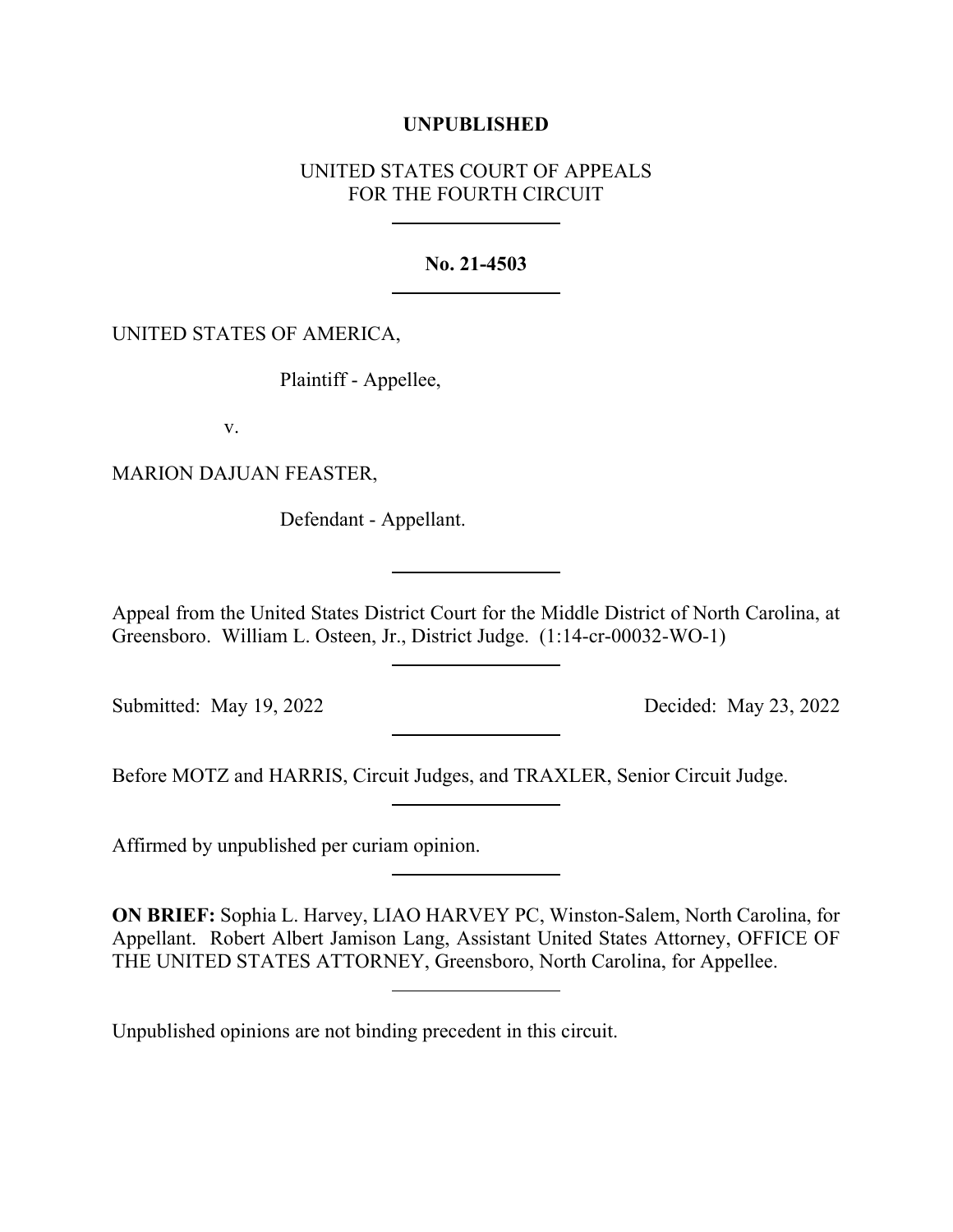#### PER CURIAM:

Marion Dajuan Feaster appeals his 18-month sentence imposed upon the revocation of his term of supervised release. On appeal, Feaster's attorney has filed a brief pursuant to *Anders v. California*, 386 U.S. 738 (1967), asserting that there are no meritorious grounds for appeal, but pointing our attention to the reasonableness of Feaster's sentence. Feaster was advised of his right to file a pro se supplemental brief but has not done so.

"A district court has broad discretion when imposing a sentence upon revocation of supervised release." *United States v. Webb*, 738 F.3d 638, 640 (4th Cir. 2013). "We will affirm a revocation sentence if it is within the statutory maximum and is not plainly unreasonable." *United States v. Slappy*, 872 F.3d 202, 207 (4th Cir. 2017) (internal quotation marks omitted). In determining whether a revocation sentence is plainly unreasonable, we must first determine whether the sentence is procedurally or substantively unreasonable. *Id.* In making this determination, we are guided by "the same procedural and substantive considerations that guide our review of original sentences," but we take "a more deferential appellate posture than we do when reviewing original sentences." *United States v. Padgett*, 788 F.3d 370, 373 (4th Cir. 2015) (cleaned up). We have reviewed Feaster's revocation sentence and conclude that it is not plainly unreasonable. The court accurately calculated Feaster's policy statement range and explained its reasons for imposing an 18-month sentence.

In accordance with *Anders*, we have reviewed the entire record in this case and have found no meritorious grounds for appeal. We therefore affirm the district court's judgment. This court requires that counsel inform Feaster, in writing, of the right to petition the